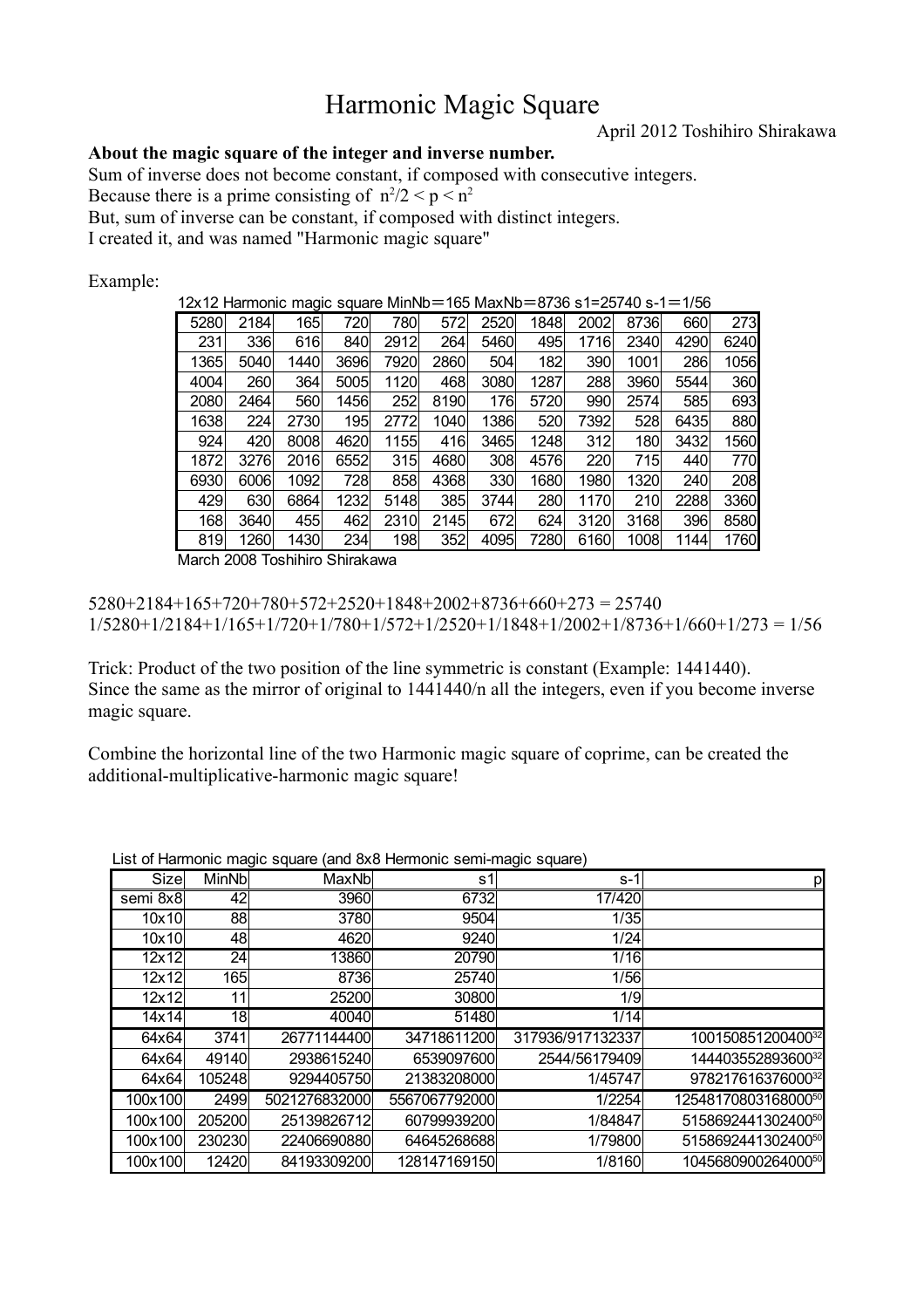8x8 Harmonic semi-magic square MinNb=42 MaxNb=3960 s1=6732 s-1=17/420

| 2772<br>105<br>165<br>198<br>840<br>1008<br>1584<br>60<br>315<br>1485<br>168<br>990<br>3080<br>528<br>112<br>54<br>1890<br>88<br>1080<br>63<br>385<br>154<br>432<br>2640 |
|--------------------------------------------------------------------------------------------------------------------------------------------------------------------------|
|                                                                                                                                                                          |
|                                                                                                                                                                          |
|                                                                                                                                                                          |
| 1386<br>135<br>1232<br>1512<br>2160<br>110<br>77<br>120                                                                                                                  |
| 792<br>3960<br>630<br>504<br>330<br>42<br>210<br>264                                                                                                                     |
| 720<br>756<br>1680<br>99<br>220<br>56<br>231<br>2970                                                                                                                     |
| 2520<br>693<br>336<br>2310<br>66<br>495<br>240<br>72                                                                                                                     |
| 1188<br>189<br>3465<br>880<br>140<br>462<br>360                                                                                                                          |

March 2010 Toshihiro Shirakawa

10x10 Harmonic magic square MinNb=88 MaxNb=3780 s1=9504 s-1=1/35

| 1080 | 1386 | 2772 | 924  | 2160 | 154  | 360  | 120  | 240  | 308  |
|------|------|------|------|------|------|------|------|------|------|
| 189  | 112  | 864  | 528  | 1890 | 176  | 630  | 385  | 2970 | 1760 |
| 1485 | 2310 | 1440 | 140  | 560  | 594  | 2376 | 231  | 144  | 224  |
| 352  | 165  | 1056 | 440  | 99   | 3360 | 756  | 315  | 2016 | 945  |
| 330  | 160  | 135  | 1540 | 1320 | 252  | 216  | 2464 | 2079 | 1008 |
| 3696 | 1980 | 420  | 432  | 616  | 540  | 770  | 792  | 168  | 90   |
| 110  | 720  | 378  | 2640 | 504  | 660  | 126  | 880  | 462  | 3024 |
| 1512 | 1120 | 96   | 1188 | 990  | 336  | 280  | 3465 | 297  | 220  |
| 270  | 1155 | 495  | 88   | 1260 | 264  | 3780 | 672  | 288  | 1232 |
| 480  | 396  | 1848 | 1584 | 105  | 3168 | 210  | 180  | 840  | 693  |

March 2008 Toshihiro Shirakawa

12x12 Harmonic magic square MinNb=11 MaxNb=25200 s1=30800 s-1=1/9

|                 |      | ◡             |                     |       |       |       |      |                 |       |       |            |
|-----------------|------|---------------|---------------------|-------|-------|-------|------|-----------------|-------|-------|------------|
| 990             | 1155 | 924           | 550                 | 23100 | 2640  | 105   | 12   | 504             | 300   | 240   | <b>280</b> |
| 90 <sup>°</sup> | 18   | 176           | 75                  | 50    | 700   | 396   | 5544 | 3696            | 1575  | 15400 | 3080       |
| 45              | 1100 | 660           | 200                 | 35    | 12600 | 22    | 7920 | 1386            | 420   | 252   | 6160       |
| 1008            | 1232 | 60            | 3860                | 3600  | 5775  | 48    | 77   | 20 <sub>2</sub> | 4620  | 225   | 275        |
| 330             | 616  | 315           | 720                 | 525   | 11    | 25200 | 528  | 385             | 880   | 450   | 840        |
| 28              | 24   | 3960          | 264                 | 99    | 560   | 495   | 2800 | 1050            | 70    | 11550 | 9900       |
| 80              | 693  | 84            | 13200               | 40    | 112   | 2475  | 6930 | 21              | 3300  | 400   | 3465       |
| 1260            | 6600 | 360           | 15                  | 1680  | 308   | 900   | 165  | 18480           | 770   | 42    | 220        |
| 17325           | 5040 | 4400          | 1400                | 825   | 350   | 792   | 336  | 198             | 63    | 55    | 16         |
| 8400            | 132  | 25            | 126                 | 66    | 2310  | 120   | 4200 | 2200            | 11088 | 2100  | 33         |
| 44              | 9240 | 36            | 210                 | 150   | 3850  | 72    | 1848 | 1320            | 7700  | 30    | 6300       |
| 1200            | 4950 | 19800         | 180                 | 630   | 1584  | 175   | 440  | 1540            | 14    | 56    | 231        |
|                 |      | — <u>1980</u> | <b></b><br>11 10000 |       |       |       |      |                 |       |       |            |

March 2008 Toshihiro Shirakawa

14x14 Harmonic magic square MinNb=18 MaxNb=40040 s1=51480 s-1=1/14

| 36036<br>4004<br>385<br>1155<br>364<br>624<br>1872<br>2730<br>264<br>1320<br>1980<br>546           |               |
|----------------------------------------------------------------------------------------------------|---------------|
|                                                                                                    | 180<br>20     |
| $33$<br>120<br>195<br>78<br>1456<br>1144<br>3696<br>6006<br>6435<br>21840<br>112<br>9240           | 630<br>495    |
| 1638<br>1092<br>3432<br>7920<br>440<br>35<br>20592<br>5148<br>91<br>210<br>72<br>10010             | 140<br>660    |
| 18<br>273<br>936<br>780<br>910<br>819<br>858<br>880<br>792<br>924<br>770<br>840                    | 40040<br>2640 |
| 504<br>30 <sup>2</sup><br>208<br>616<br>176<br>66<br>4620<br>3465<br>156<br>10920<br>4095<br>24024 | 1430<br>1170  |
| 1560<br>330<br>39<br>126<br>154<br>99<br>7280<br>10296<br>4680<br>70<br>5720<br>18480              | 462<br>2184   |
| 132<br>280<br>65<br>8008<br>12870<br>5040<br>5544<br>143<br>11088<br>130<br>56<br>90               | 2574<br>5460  |
| 360<br>315<br>16380<br>2002<br>55<br>60<br>390<br>2310<br>1848<br>44<br>12012<br>13104             | 312<br>2288   |
| 1287<br>117<br>240<br>4290<br>9009<br>63<br>11440<br>80 <sup>°</sup><br>168<br>6160<br>15015<br>48 | 560<br>3003   |
| 1584<br>22<br>6552<br>468<br>2520<br>1260<br>3120<br>286<br>32760<br>231<br>1540<br>110            | 572<br>455    |
| 429<br>585<br>990<br>260<br>21<br>5005<br>3080<br>234<br>2772<br>728<br>1232<br>144                | 1680<br>34320 |
| 693<br>720<br>198<br>396<br>77<br>1820<br>3640<br>1001<br>2145<br>30030<br>9360<br>1040            | 336<br>24     |
| 3276<br>4368<br>6930<br>6864<br>104<br>252<br>88<br>8190<br>2860<br>40<br>105<br>18018             | 165<br>220    |
| 28<br>528<br>52<br>1386<br>1716<br>182<br>13860<br>1365<br>1008 25740<br>3960<br>715               | 520<br>420    |

March 2010 Toshihiro Shirakawa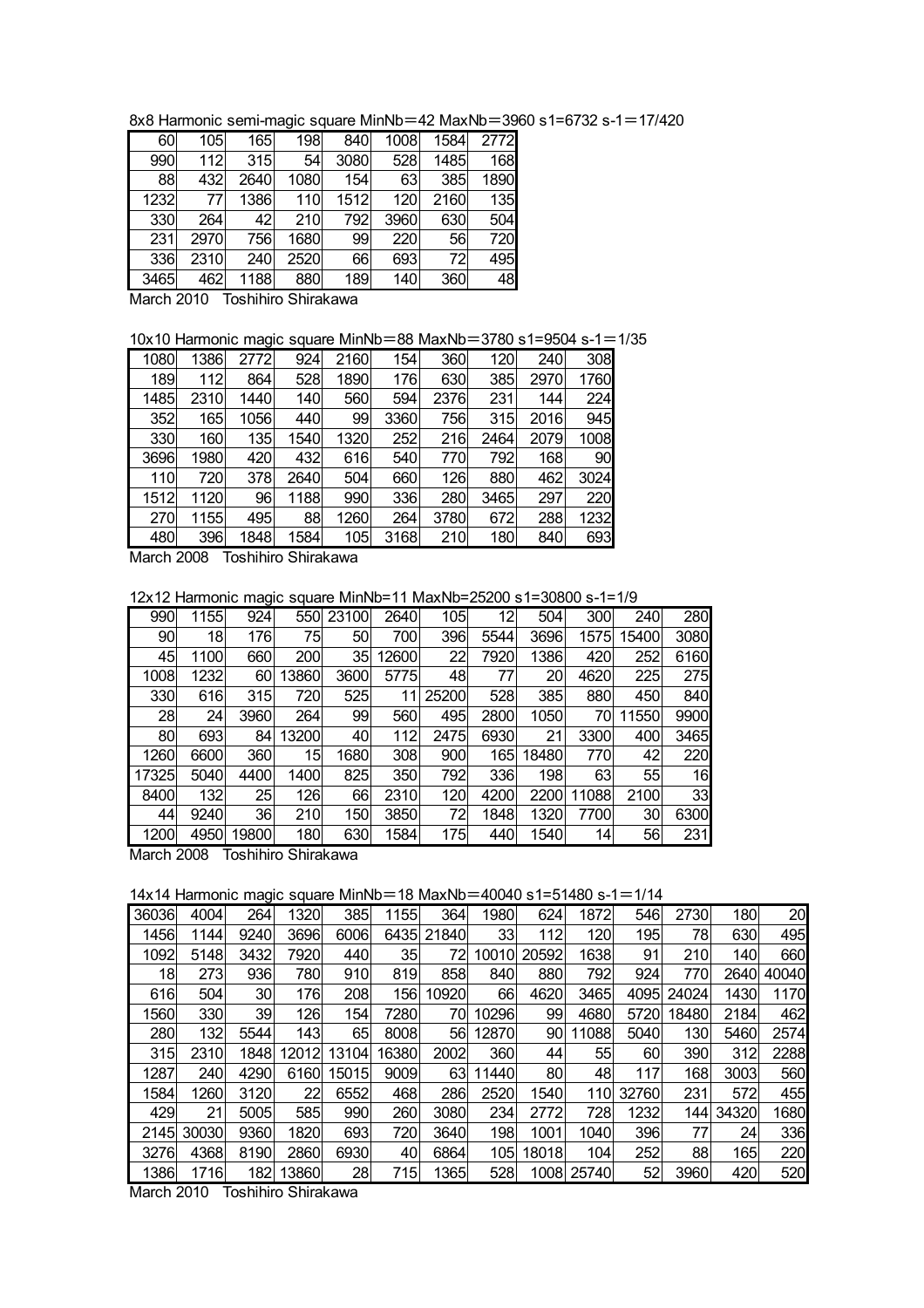## Enumeration of Polyominoes considering the symmetry

April 2012 Toshihiro Shirakawa

## **Information on efficient method for counting the polyominoes.**

Counting polyominoes on the entire time is required  $O(4^n)$ .

But, fixed polyominoes has been calculated up to 56 because known to have an efficient method of counting, and polyominoes with symmetry can be computed in time  $O(n2^n)$  at most.

If counting for each symmetry and acquire appropriate heaviness and add all, can calculate the number of free polyominoes.

The polyominoes has 16 kinds of symmetries, and if use 9 kinds, can count up free polyominoes.

I was able to enumerate up to 45-omino by the calculation of approximately two months.

#### List of 16 symmetries

| Fix                      | Asymmetry                               |
|--------------------------|-----------------------------------------|
| FL                       | Line symmetry by center                 |
| $\overline{\text{CL}}$   | Line symmetry by corner                 |
| DL                       | Diagonal symmetry                       |
| FP                       | Point symmetry by center                |
| $\overline{\mathsf{EP}}$ | Point symmetry by edge                  |
| $\overline{\mathsf{CP}}$ | Point symmetry by corner                |
| $\overline{F2}$          | Two-way line symmetry by center         |
| $\overline{E2}$          | Two-way line symmetry by edge           |
| $\overline{C_2}$         | Two-way line symmetry by corner         |
| FD <sub>2</sub>          | Two-way diagonal symmetry by center     |
| CD2                      | Two-way diagonal symmetry by corner     |
| F <sub>90</sub>          | 90-degree rotational symmetry by center |
| C90                      | 90-degree rotational symmetry by corner |
| FA                       | Symmetry in all directions by center    |
| СA                       | Symmetry in all directions by corner    |

|                 | $Fix_{1}$ | FL             | CL <sub>2</sub> | DL            | <b>FP</b>      | EP                         | <b>CP</b>    | F90             | C90            |
|-----------------|-----------|----------------|-----------------|---------------|----------------|----------------------------|--------------|-----------------|----------------|
| 1side           | 1/4       | $\Omega$       | $\Omega$        | $\Omega$      | 1/4            | 2/4                        | 1/4          | 2/4             | 2/4            |
| 2side           | 1/8       | 2/8            | 2/8             | 2/8           | 1/8            | 2/8                        | 1/8          | 2/8             | 2/8            |
| 20              |           | 106004         | 36446           | 31822         | 7789           | 99783                      | 39841        | $\overline{35}$ | 65             |
| 21              |           | 241203         | 0               | 120419        | 249283         | $\Omega$                   | ∩            | 57              | $\Omega$       |
| $\overline{22}$ |           | 409492         | 135268          | 120338        | 31348          | 386320                     | 154642       | $\Omega$        | 0              |
| 23              |           | 928376         | U               | 452420        | 964708         | 0                          |              | $\Omega$        | U              |
| 24              |           | 1587151        | 505861          | 457320        | 125802         | 1501661                    | 602468       | 126             | 224            |
| 25              |           | 3586999        |                 | 1709845       | 3748031        | 0                          |              | 191             | 0              |
| 26              |           | 6169400        | 1903890         | 1745438       | 503948         | 5856748                    | 2354592      | 0               | $\overline{0}$ |
| $\overline{27}$ |           | 13904736       | $\Omega$        | 6494848       | 14610484       | $\Omega$                   | O            | ∩               | $\Omega$       |
| 28              |           | 24041597       | 7204874         | 6686929       | 2016677        | 22908230                   | 9227412      | 461             | 790            |
| $\overline{29}$ |           | 54053950       | U               | 24779026      | 57118440       | $\Omega$                   | $\Omega$     | 658             | $\overline{0}$ |
| 30              |           | 93896826       | 27394666        | 25703792      | 8065830        | 89828072                   | 36246300     | 0               | 0              |
| 31              |           | 210654990      | $\Omega$        | 94899470      | 223859532      | $\Omega$                   | $\Omega$     | $\Omega$        | $\Omega$       |
| $\overline{32}$ |           | 367450477      | 104592937       | 99096382      | 32251819       | 353006402                  | 142671941    | 1699            | 2851           |
| 33              |           | 822754494      |                 | 364680344     | 879285686      | 0                          | $\Omega$     | 2308            | 0              |
| 34              |           | 1440514144     | 400795844       | 383067646     | 128955260      | 1389925354                 | 562600898    | $\Omega$        | $\Omega$       |
| 35              |           | 3219725534     |                 | 1405619344    | 3460424846     | $\Omega$                   |              | $\Omega$        | <sup>0</sup>   |
| 36              |           | 5656283859     | 1540820542      | 1484352159    | 515657653      | 5482090062                 | 2222092230   | 6315            | 10424          |
| $\overline{37}$ |           | 12622055937    | $\Omega$        | 5432421429    | 13642112667    | $\Omega$                   | $\Omega$     | 8241            | 0              |
| 38              |           | 22242057564    | 5940738676      | 5764277096    | 2062335114     | 21655518914                | 8789217470   | $\Omega$        | 0              |
| $\overline{39}$ |           | 49559836758    | $\Omega$        | 21046198560   | 53865266960    | $\Omega$                   | $\Omega$     | $\Omega$        | $\Omega$       |
| 40              |           | 87577573856    | 22964779660     | 22429257682   | 8250061654     | 85662816994                | 34809890792  | 23686           | 38496          |
| 41              |           | 194874338805   | $\Omega$        | 81716371069   | 212982833863   | $\Omega$                   | $\Omega$     | 29853           |                |
| 42              |           | 345252222481   | 88983512783     | 87432657722   | 33011955188    | 339281765621               | 138027690188 | 0               |                |
| 43              |           | 767272498486   |                 | 317917129256  | 843202561450   | 0                          |              |                 |                |
| 44              |           | 1362583793862  | 345532572678    | 341394729018  | 132132934138   | 1345314845818 547891969992 |              | 89432           | 143454         |
| $\overline{45}$ |           | 3024594142570  | $\Omega$        | 1239120776640 | 3342114787290  | $\Omega$                   |              | 0 109268        |                |
| 46              |           | 5383141106732  | 1344372335524   | 1335080732960 |                |                            |              | 0               |                |
| 47              |           | 11936178797526 |                 | 4837744188806 | 13260804930438 | 0                          | $\Omega$     | O               |                |
| 48              |           |                | 20457802016011  |               |                |                            |              | 339473          | 538667         |
| 49              |           |                | $\Omega$        |               | 52667141592300 | 0                          |              | 0 403450        | $\overline{0}$ |

\*1 Fixed:Use the results of the Iwan Jensen of A001168

\*2 CL:Use A001168(n/2)